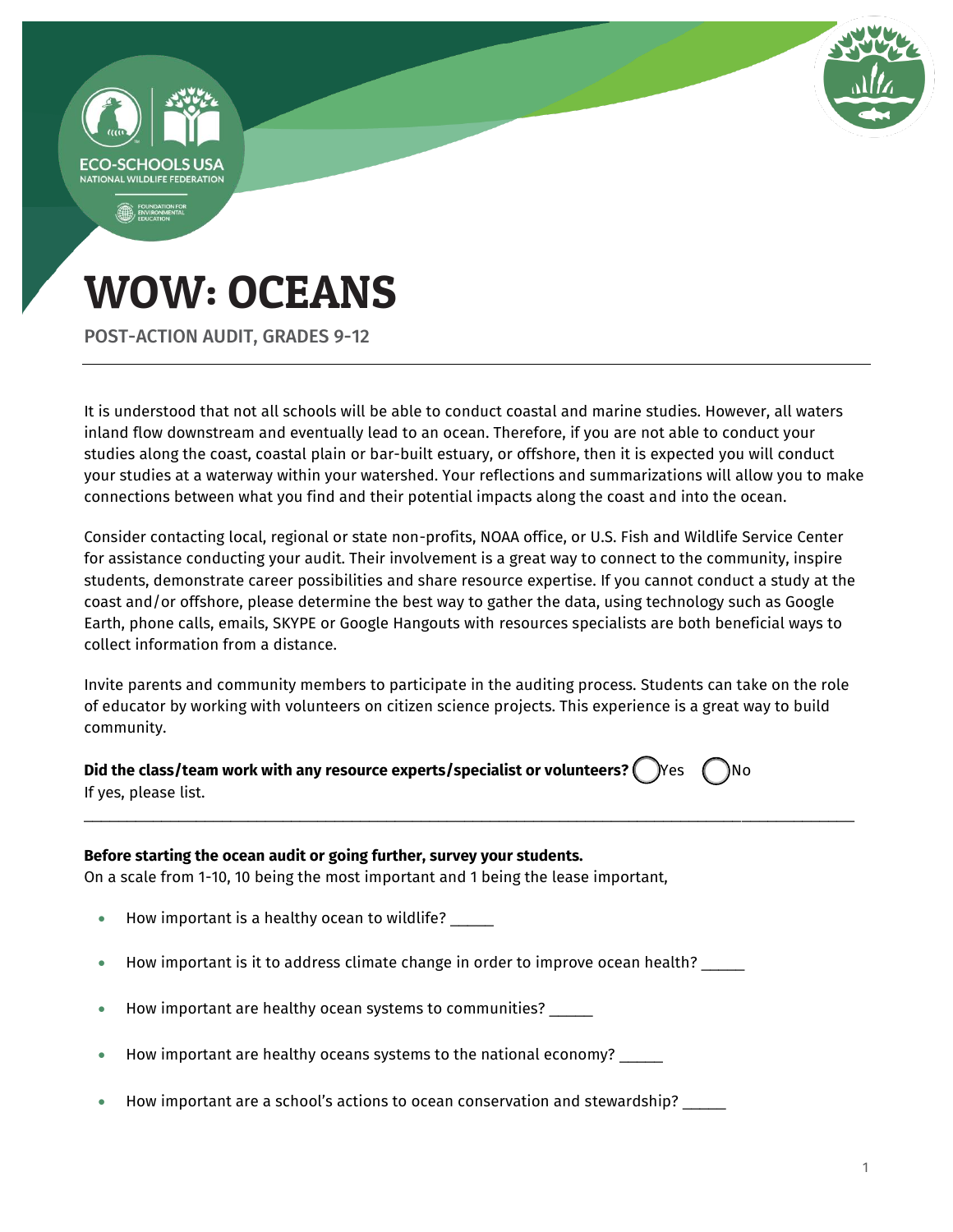



#### **METRIC REQUIRED FOR DASHBOARD**

 How many actions did students take in an effort to improve or support current watershed programs or initiatives?

#### TABLE 1. GEOGRAPHIC INFORMATION

| 1.<br>Confirm your GPS coordinates for your ocean study site by<br>comparing them to your coordinates in your baseline audit.<br>Use your smart phone's GPS or go to:<br>http://www.whatsmygps.com/ to find your coordinates.                                                                                                                                                                                                                                      | Latitude N<br>Longitude W                                                                                                                                                       |
|--------------------------------------------------------------------------------------------------------------------------------------------------------------------------------------------------------------------------------------------------------------------------------------------------------------------------------------------------------------------------------------------------------------------------------------------------------------------|---------------------------------------------------------------------------------------------------------------------------------------------------------------------------------|
| Again make observations or use Google Earth (for those<br>2.<br>students who are inland), and describe the ocean study site.<br><b>Optional, but encouraged.</b> If pictures were taken during the<br>baseline audit, make comparisons to your current view. Note<br>any observed changes to right.<br>Make note if there was a land altering event causing<br>significant change to your study site, such as flooding,<br>hurricane, tornado, fire, drought, etc. | sandy coastline<br>tide pools<br>rocky coastline<br>dunes<br>white sands<br>coastal<br>grasses/shrubs/plants<br>brown sands<br>mangroves or<br>forests<br>black sands<br>cliffs |

**Insert photos here.**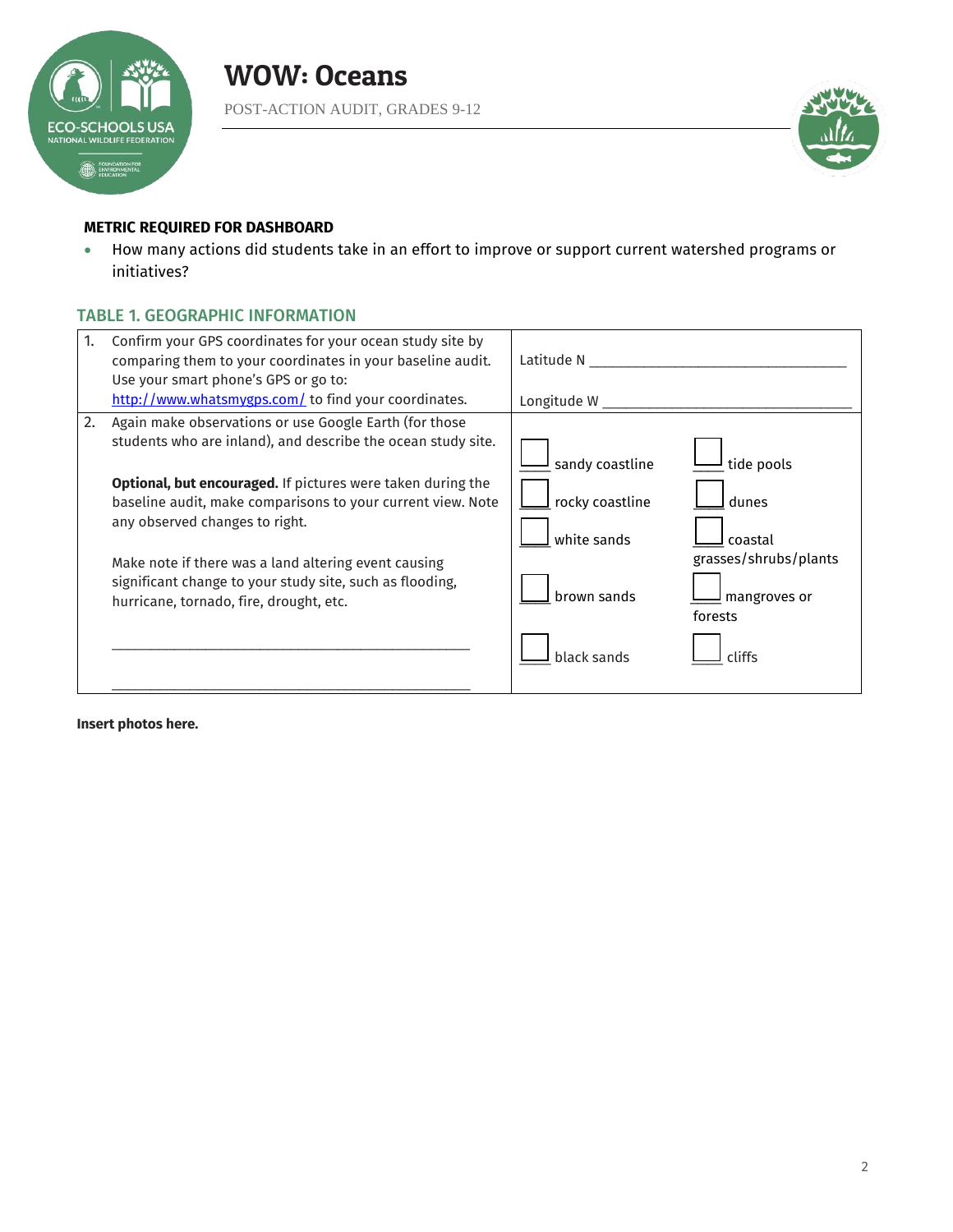

 $\mathbf{I}$ 



#### TABLE 2. OCEAN CHARACTERISTICS AND BENEFITS

| What percentage of students can identify the following<br>1.<br>characteristics that help define an ocean?                                                                                                                                                                                | 0 elements<br>А.   |
|-------------------------------------------------------------------------------------------------------------------------------------------------------------------------------------------------------------------------------------------------------------------------------------------|--------------------|
| Salinity<br>Temperature                                                                                                                                                                                                                                                                   | В.<br>1-2 elements |
| Currents<br>Topography                                                                                                                                                                                                                                                                    | C.<br>3-4 elements |
| <b>Biodiversity</b>                                                                                                                                                                                                                                                                       | D.<br>5 elements   |
| An ocean is a system. What percentage of students can identify<br>2.<br>one or more system benefits oceans provide?<br>Ecosystem benefits and services<br>$\bullet$<br>Economic benefits, including tourism, sport/commercial<br>۰<br>fishing<br>Physical and mental health benefits<br>۰ | %                  |

#### **Think about the following question as you summarize the data in Table 2.**

- 1. How has student understanding changed from the baseline audit to the post-action audit or between audit years?
- 2. What have students learned about different cultures and their local community's connections to the ocean?
- 3. How do students identify with the ocean?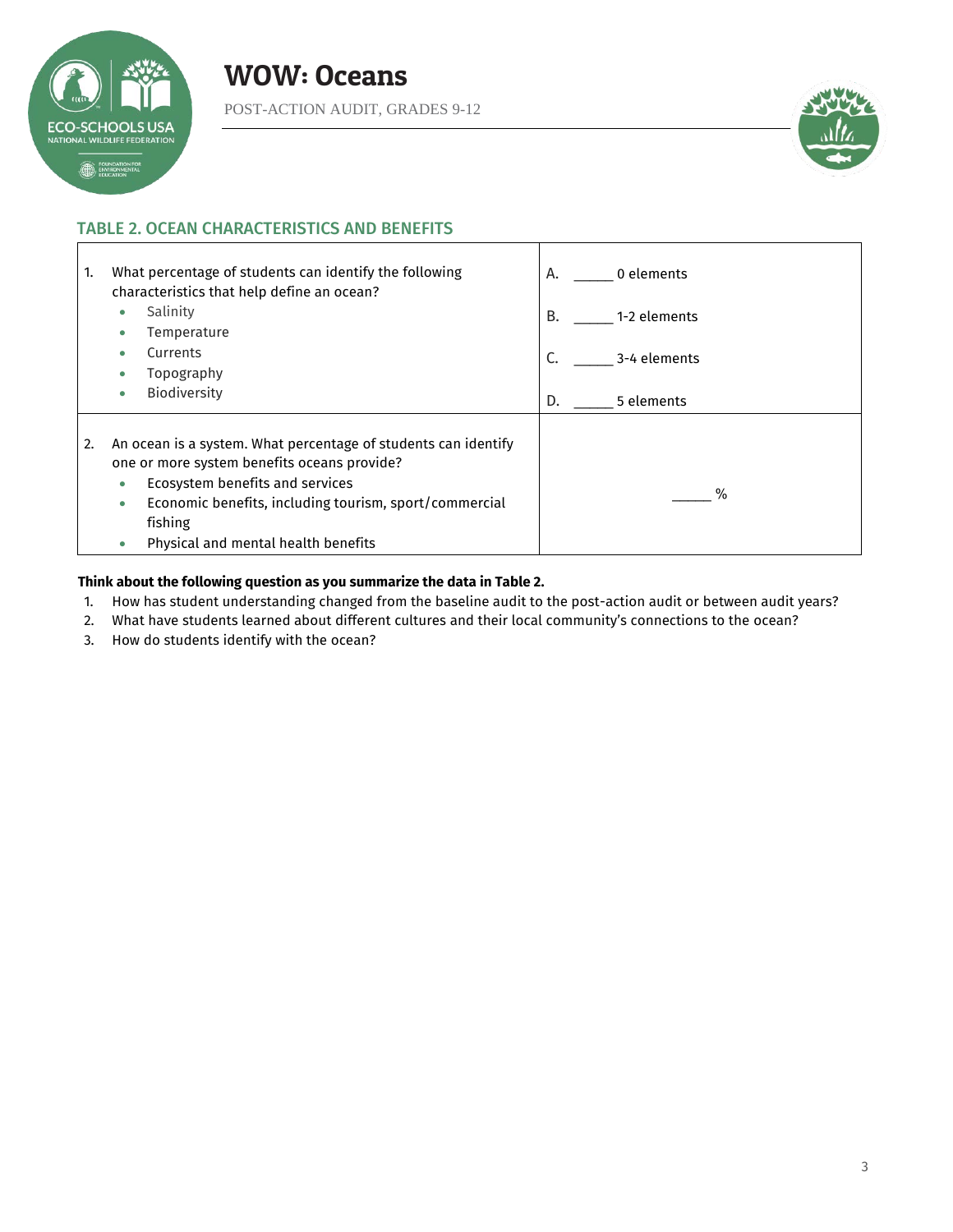

### WOW: Oceans POST-ACTION AUDIT, GRADES 9-12



### TABLE 3. WATER QUALITY

|                                                                                                                     | Salinity<br>2.         |                                                                                 |                        |  |
|---------------------------------------------------------------------------------------------------------------------|------------------------|---------------------------------------------------------------------------------|------------------------|--|
| 1.<br>pH                                                                                                            |                        | Time of High Tide _____________   Time of Low Tide ___________                  |                        |  |
| pH Level                                                                                                            |                        | Method used: () hydrometer () titration () probe                                |                        |  |
| Acidic<br>Neutral                                                                                                   | Basic                  | Test 1   Time of day before test ____________   ______ ppt (parts/thousand)     |                        |  |
|                                                                                                                     |                        | Test 2   Time of day before test _______________   _______ ppt (parts/thousand) |                        |  |
|                                                                                                                     |                        | Test 3   Time of day before test _____________   _______ ppt (parts/thousand)   |                        |  |
| Temperature<br>4.<br>3.                                                                                             | <b>Conductivity</b>    | 5. Alkalinity                                                                   | 6. Dissolved Oxygen    |  |
|                                                                                                                     | Test 1 µS/cm           | Test $1$ _______ CaCO <sub>3</sub> mg/L                                         | Test $1 \_\_\_$ mg/L   |  |
| Test $2 \underline{\qquad} F^{\circ} \underline{\qquad} C^{\circ}$                                                  | Test 2 µS/cm           | Test $2 \_\_\_\_\$ CaCO <sub>3</sub> mg/L                                       | Test 2 mg/L            |  |
| Test $3 \underline{\hspace{1cm}} F^{\circ} \underline{\hspace{1cm}} F^{\circ}$ $\underline{\hspace{1cm}} C^{\circ}$ | Test $3 \_\_\_\$ µS/cm | Test $3$ _______ CaCO <sub>3</sub> mg/L                                         | Test $3 \_\_\_\_$ mg/L |  |
| 7. Transparency - Choose method A or B.                                                                             |                        |                                                                                 |                        |  |
| A1. Secchi disk - distance from observer to:                                                                        |                        |                                                                                 |                        |  |
| Test 1 ______ m water surface   ______ m where disk disappears   ______ m where disk reappears                      |                        |                                                                                 |                        |  |
| Test 2 ______ m water surface   ______ m where disk disappears   ______ m where disk reappears                      |                        |                                                                                 |                        |  |
| Test 3 m water surface   m where disk disappears   m where disk reappears                                           |                        |                                                                                 |                        |  |
| A2. Secchi disk reaches the bottom and does not disappear - distance from observer to:                              |                        |                                                                                 |                        |  |
| Test 1 _____ m to water surface   _____ m depth to the bottom of the water site                                     |                        |                                                                                 |                        |  |
| Test 2 _____ m to water surface   _____ m depth to the bottom of the water site                                     |                        |                                                                                 |                        |  |
| Test 3 _____ m to water surface   _____ m depth to the bottom of the water site                                     |                        |                                                                                 |                        |  |
| В.<br><b>Transparency Tube</b>                                                                                      |                        |                                                                                 |                        |  |
| Tube test 1 ______ cm or ______ greater than depth of transparency tube.                                            |                        |                                                                                 |                        |  |
| Tube test 2 ______ cm or ______ greater than depth of transparency tube.                                            |                        |                                                                                 |                        |  |
| Tube test 3 ______ cm or ______ greater than depth of transparency tube.                                            |                        |                                                                                 |                        |  |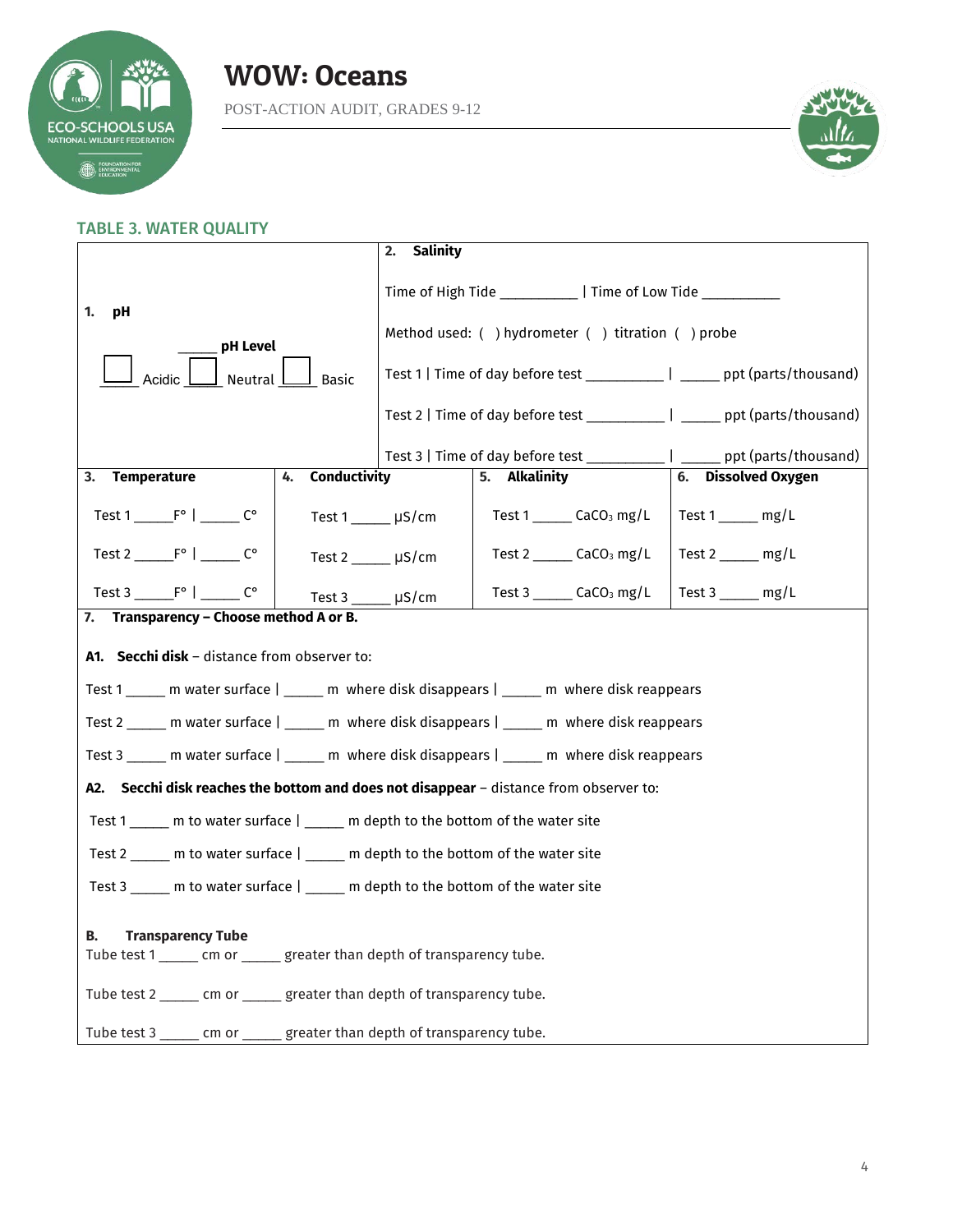

POST-ACTION AUDIT, GRADES 9-12



#### **Think about the following questions as you summarize the data in Table 3.**

- 1. What changes to water quality, if any have been observed?
- 2. If changes have occurred, why?
- 3. If changes occurred, what impacts on other systems, such as wildlife or terrain were observed?

**TABLES 4 and 5**. Consider contacting a coastal/ocean outreach coordinator (local non-profits) college or university. Their involvement is a great way to connect to the community, inspire students, demonstrate career possibilities and share resource expertise. If you cannot conduct a study along the coast/shore/beach please determine the best way to gather the data, i.e. a phone call, an email or ideally a SKYPE, Zoom or Google Hangout with someone who works as a biologist, ecologist, volunteer, etc. at the nearest water quality monitoring station. Contact your regional EPA, NOAA and/or statebased fish and wildlife office for resource specialist contacts, resources or recommendations.

Invite parents and community members to participate in the auditing process. Students can take on the role of educator by working with volunteers on citizen science. This experience is a great way to build community.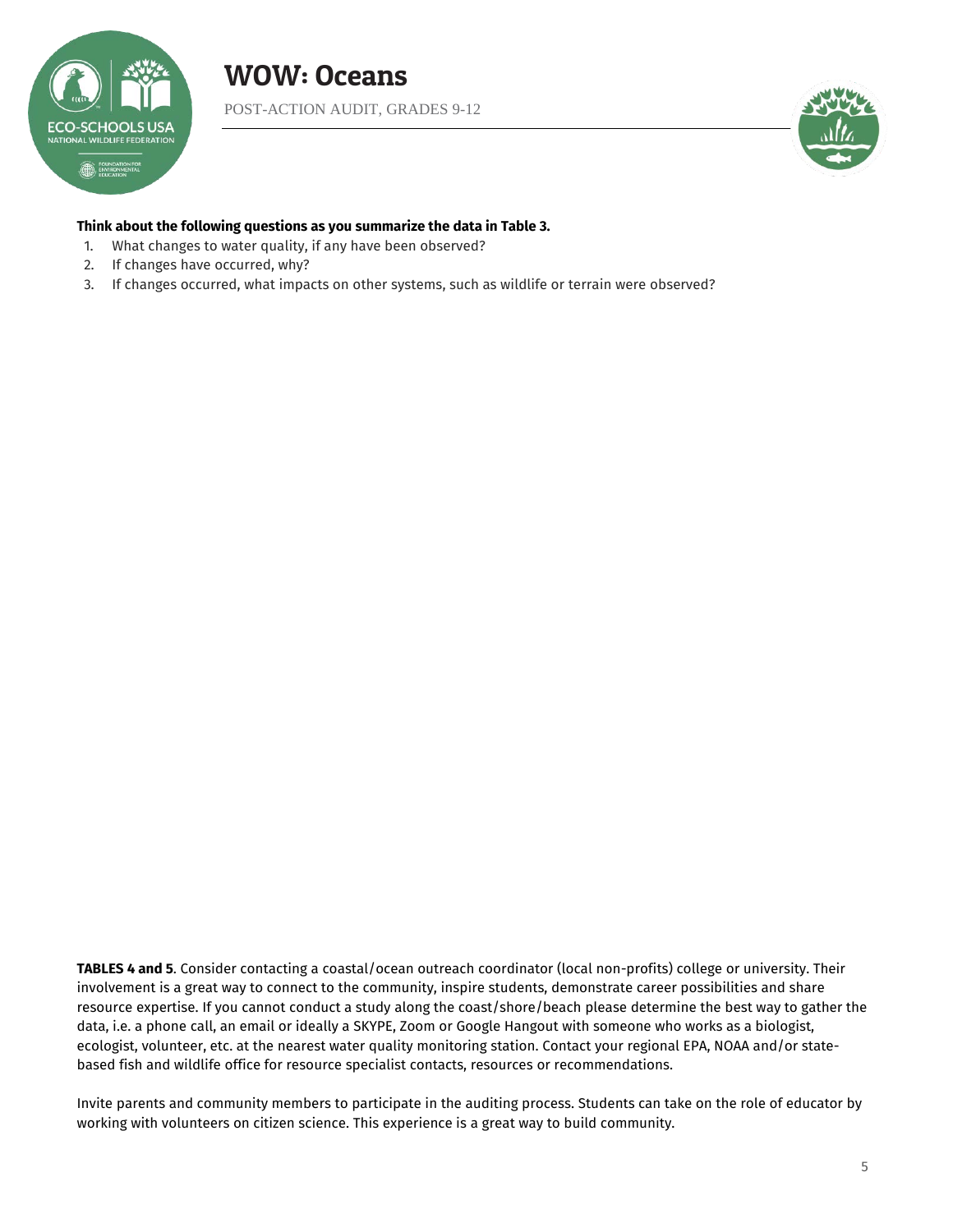

POST-ACTION AUDIT, GRADES 9-12



#### TABLE 4. LITTER

| 1. | Percentage of students who can define an ocean gyre.                                                                                                                                                                                                                                                                                                                                                                                                                                                                                                                                    |                   | %               |               |  |
|----|-----------------------------------------------------------------------------------------------------------------------------------------------------------------------------------------------------------------------------------------------------------------------------------------------------------------------------------------------------------------------------------------------------------------------------------------------------------------------------------------------------------------------------------------------------------------------------------------|-------------------|-----------------|---------------|--|
| 2. | Percentage of students who can explain the roles ocean gyres play in the<br>oceans great garbage patches.                                                                                                                                                                                                                                                                                                                                                                                                                                                                               |                   | %               |               |  |
| 3. | Percentage of students who know 90% of the contents within the ocean's<br>garbage patches are plastic.                                                                                                                                                                                                                                                                                                                                                                                                                                                                                  |                   | %               |               |  |
| 4. | Conduct a litter audit using the items most commonly found in and around coastal and marine ecosystems. First<br>weigh the collection of litter. Next sort the collection by type and insert the total number of each item found. Safety<br>is of utmost importance. Please ensure teams have access and use/wear proper safety gear, including, but not<br>limited to gloves, litter grabbers/pinchers and appropriate recycling and trash receptacles.<br>Total weight to the nearest pound and kilogram, diverted from coastal and<br>pounds   _____ kilograms<br>marine ecosystems. |                   |                 |               |  |
|    | cigarette butts                                                                                                                                                                                                                                                                                                                                                                                                                                                                                                                                                                         | fishing line/nets | can tabs        | tires         |  |
|    | bottle caps                                                                                                                                                                                                                                                                                                                                                                                                                                                                                                                                                                             | balloons          | lighters        | straws        |  |
|    | 6-pack rings                                                                                                                                                                                                                                                                                                                                                                                                                                                                                                                                                                            | cans              | plastic bottles | Styrofoam     |  |
|    | sandwich bags                                                                                                                                                                                                                                                                                                                                                                                                                                                                                                                                                                           | plastic ware      | plastic lids    | grocery sacks |  |
|    | micro-plastics                                                                                                                                                                                                                                                                                                                                                                                                                                                                                                                                                                          |                   |                 |               |  |

#### **Think about the following questions as you summarize the information in Table 4.**

- 1. What impacts on wildlife, if any, have been observed during clean-ups?
- 2. Have sources of litter been identified? If so, explain.
- 3. Describe one action teams/classes took to improve or support coastal and/or ocean cleanup programs/initiatives.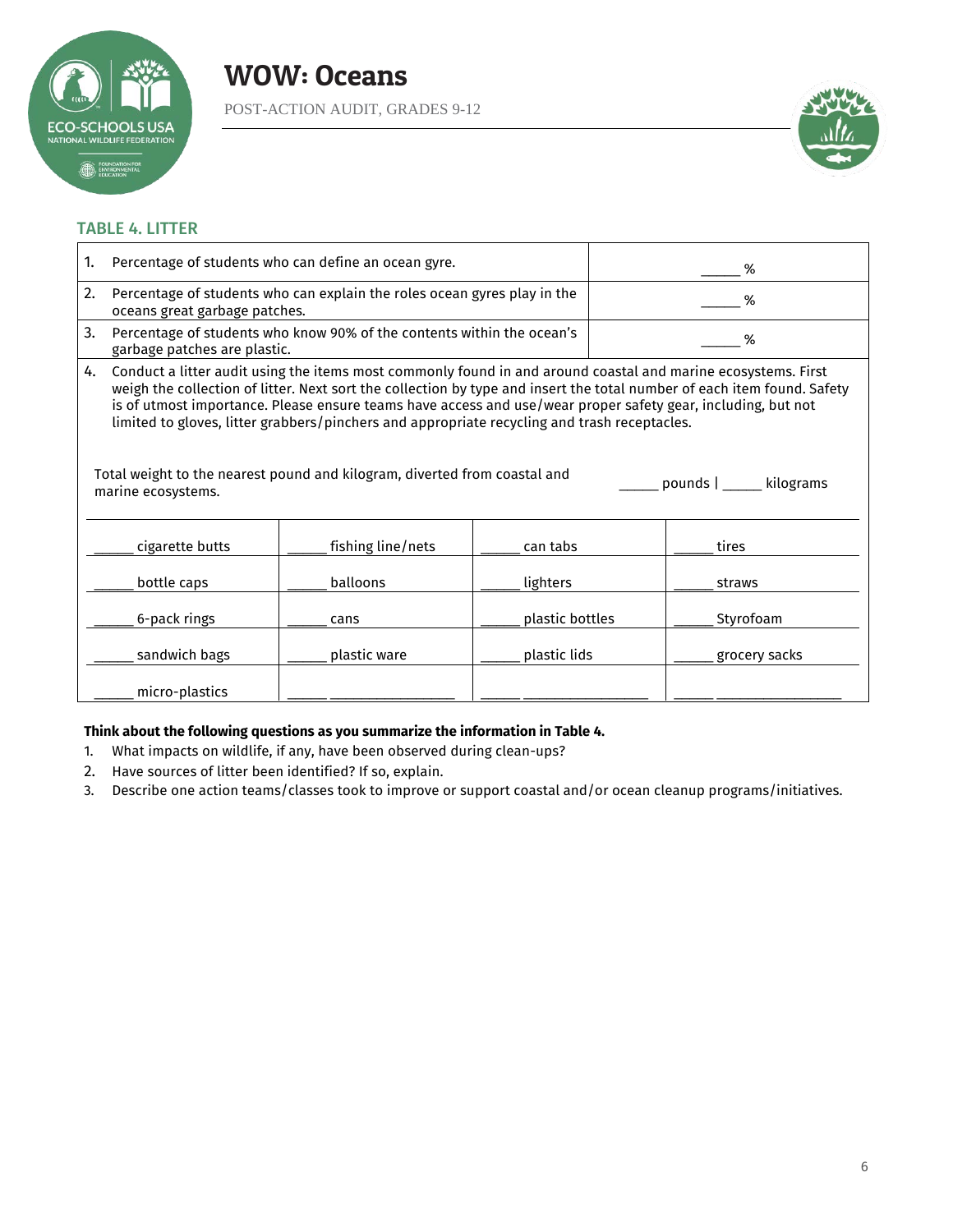

POST-ACTION AUDIT, GRADES 9-12



#### TABLE 5. WILDLIFE

|    | amphibians<br>birds                                                                                                                                                                                                                                                                                                                                                                                                    |                           |
|----|------------------------------------------------------------------------------------------------------------------------------------------------------------------------------------------------------------------------------------------------------------------------------------------------------------------------------------------------------------------------------------------------------------------------|---------------------------|
|    | Collectively, how many different plants and animals are<br>observed on this day?                                                                                                                                                                                                                                                                                                                                       | fish<br>insects           |
| 1. |                                                                                                                                                                                                                                                                                                                                                                                                                        | mammals<br>reptiles       |
|    |                                                                                                                                                                                                                                                                                                                                                                                                                        | marine or brackish plants |
|    |                                                                                                                                                                                                                                                                                                                                                                                                                        | coastal plants            |
| 2. | Percentage of students who can identify more than one local<br>plant and animal who rely on healthy coastal and/or marine<br>ecosystems.                                                                                                                                                                                                                                                                               |                           |
| 3. | <b>MIGRATORY BIRDS</b>                                                                                                                                                                                                                                                                                                                                                                                                 |                           |
|    | As a part of the baseline audit you were asked to research migratory bird species in your community, paying close<br>attention to their migration paths, especially those that flew over the ocean or in and around coastal areas. Below,<br>the answers will be specific to the migratory bird(s) teams/classes researched and investigated. Be sure to include<br>an image of each species studied below this table. |                           |
|    |                                                                                                                                                                                                                                                                                                                                                                                                                        | Common Name(s)            |
|    |                                                                                                                                                                                                                                                                                                                                                                                                                        |                           |
| 4. | List the common and scientific names of the migratory species<br>studied.                                                                                                                                                                                                                                                                                                                                              |                           |
|    |                                                                                                                                                                                                                                                                                                                                                                                                                        | Scientific Name(s)        |
|    |                                                                                                                                                                                                                                                                                                                                                                                                                        |                           |
| 5. | List the reason(s) the species is considered a priority migratory<br>species?                                                                                                                                                                                                                                                                                                                                          |                           |
|    |                                                                                                                                                                                                                                                                                                                                                                                                                        |                           |
| 6. | Describe the species' habitat requirements.                                                                                                                                                                                                                                                                                                                                                                            |                           |
|    |                                                                                                                                                                                                                                                                                                                                                                                                                        |                           |
| 7. | Summarize the species' migration.                                                                                                                                                                                                                                                                                                                                                                                      |                           |

#### **Continued on the next page.**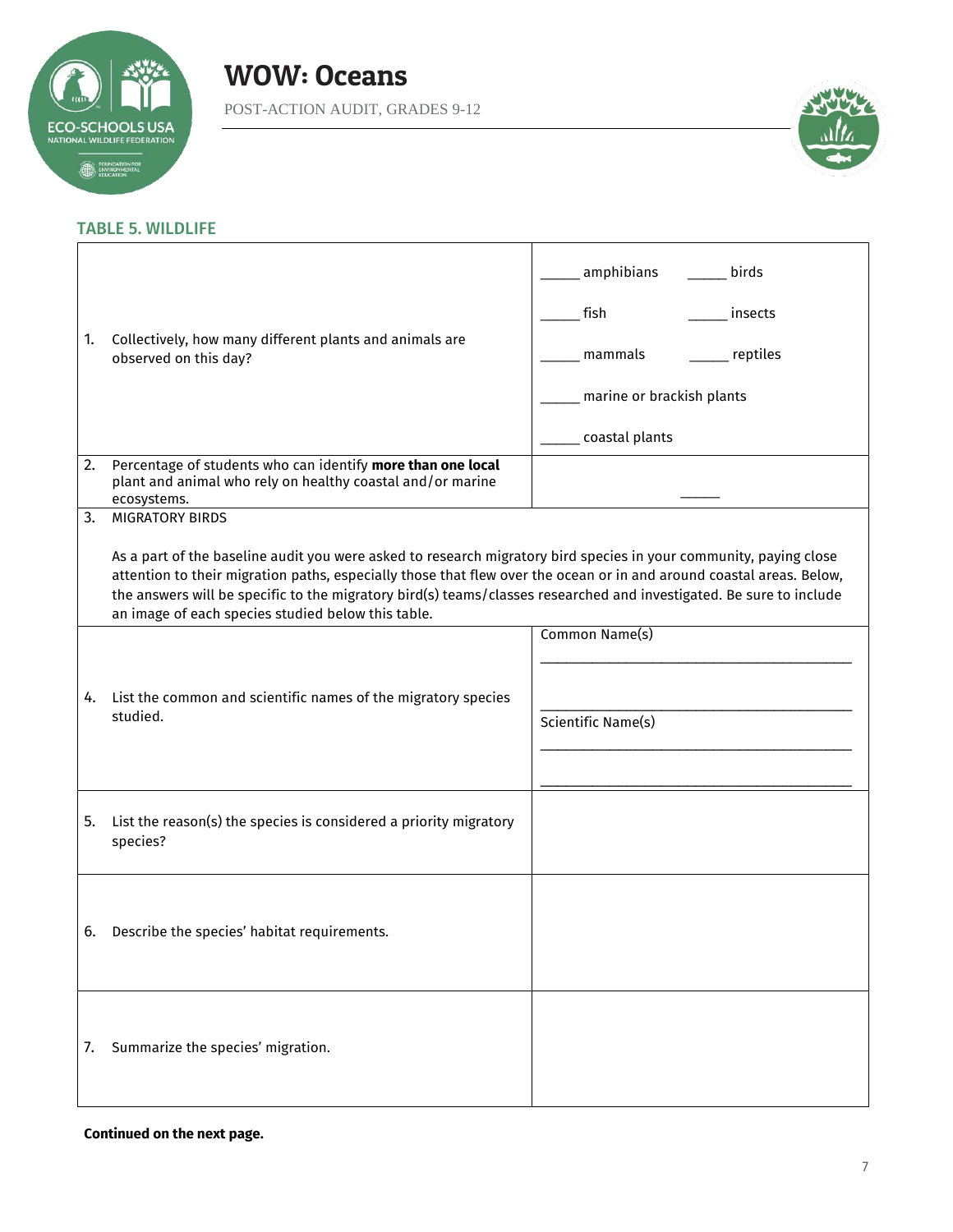

POST-ACTION AUDIT, GRADES 9-12



#### **TABLE 5. WILDLIFE, CONTINUED**

| 8. | Survey teams/classes again. What percentage of student can<br>identify all four habitat elements: food, water, shelter and a<br>place to raise young?                                                         |     |
|----|---------------------------------------------------------------------------------------------------------------------------------------------------------------------------------------------------------------|-----|
| 9. | Did teams/classes participate in a migratory bird citizen<br>science project?                                                                                                                                 | Υρς |
|    | 10. Did your school construct a new or expand an existing NWF<br>Certified Schoolyard Habitats® as a part of this audit?                                                                                      | Υρς |
|    | 11. Take a student survey. Record the average score. On a scale<br>from 1-10 where 10 is very critical and 1 is not critical, how<br>critical are coastal and marine ecosystems to migratory bird<br>species? |     |

#### **Think about the following questions as you summarize the data in Table 5.**

- 1. Describe the impacts to the food web if this species were to become critically endangered or extinct.
- 2. What connections/relationships did students find related to the species of study and its role in the economy?
- 3. Describe one of the actions teams/students took to improve or support migratory bird habitat and/or migratory bird programs?

#### **Review of All Data**

- 1. Based on what is known and has been learned, and after implementing an action plan, what claims can be made based on the data and other evidence?
- 2. What patterns have teams/students identified? How have these patterns helped students draw conclusions?
- 3. Have teams/students been able to identify relationships between wildlife and coastal and/or marine health? Explain.